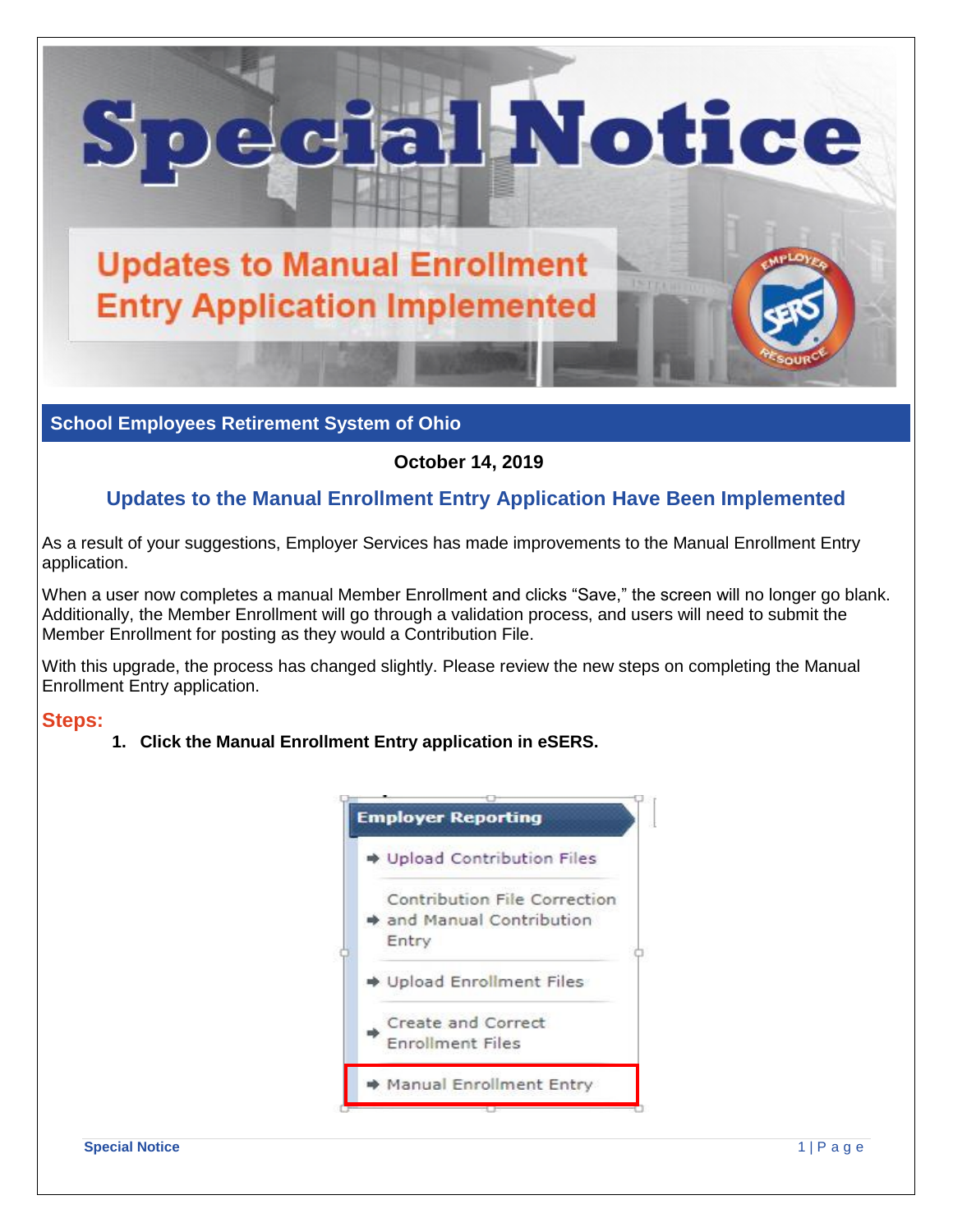**2. Click "New" to enter a new Member Enrollment.** 

|                                                          | <b>Manual Enrollment Entry Maintenance</b> |
|----------------------------------------------------------|--------------------------------------------|
| [ Record displayed ]                                     |                                            |
| <b>New Manual Enrollment</b>                             |                                            |
| Click New to create and post a Manual Enrollment record. |                                            |
| <b>New</b>                                               |                                            |

#### **3. Enter:**

- SSN
- Date of Birth
- Gender
- First and Last Name
- Address Information
- First Date of Service
- Job Classification

### **4. Click "Save."**

|                                              | <b>Employer Reporting Enrollment Maintenance</b> |                       |                     |  |
|----------------------------------------------|--------------------------------------------------|-----------------------|---------------------|--|
| [ Record displayed ]                         |                                                  |                       |                     |  |
| <b>Refresh</b><br>Save                       |                                                  |                       |                     |  |
| <b>Employer Reporting Header Information</b> |                                                  |                       |                     |  |
| Employer Reporting Header ID:                | Header Type:                                     | <b>Header Status:</b> |                     |  |
| <b>Enrollment Person Information</b>         |                                                  |                       |                     |  |
| Enrollment Record ID:                        |                                                  | Record Status:        | Suppress Warnings:  |  |
| *SSN:                                        |                                                  | *Date Of Birth:       | *Gender:            |  |
| *First Name:                                 |                                                  | Middle Name:          | *Last Name:         |  |
| Name Prefix:                                 | ۰                                                | Name Suffix:<br>٠     |                     |  |
| *Address Line1 :                             |                                                  | Address Line2 :       | Suite :             |  |
| *City:                                       |                                                  | *State:               | *Zip Code/ Plus 4 : |  |
| Telephone:                                   |                                                  | Email:                | Marital Status:     |  |
| <b>Enrollment Employment Information</b>     |                                                  |                       |                     |  |
| *First Date Of Service :                     |                                                  | *Job Classification:  |                     |  |
| 41<br>ARP Eligible Job Classification :      | $\mathbf{v}$                                     | Contractor ID:        |                     |  |
| <b>Validation Information</b>                |                                                  |                       |                     |  |
| No records to display                        |                                                  |                       |                     |  |
|                                              |                                                  |                       |                     |  |

#### **Enrollment Employment Information Checkbox Reminder:**



**ARP Eligible Job Classification:** Check this if both the member and your organization are ARP eligible (colleges and universities only).



**Contractor ID:** Enter the Contractor ID if the member is from one of the contracted organizations for your district.

**Special Notice** 2 | P a g e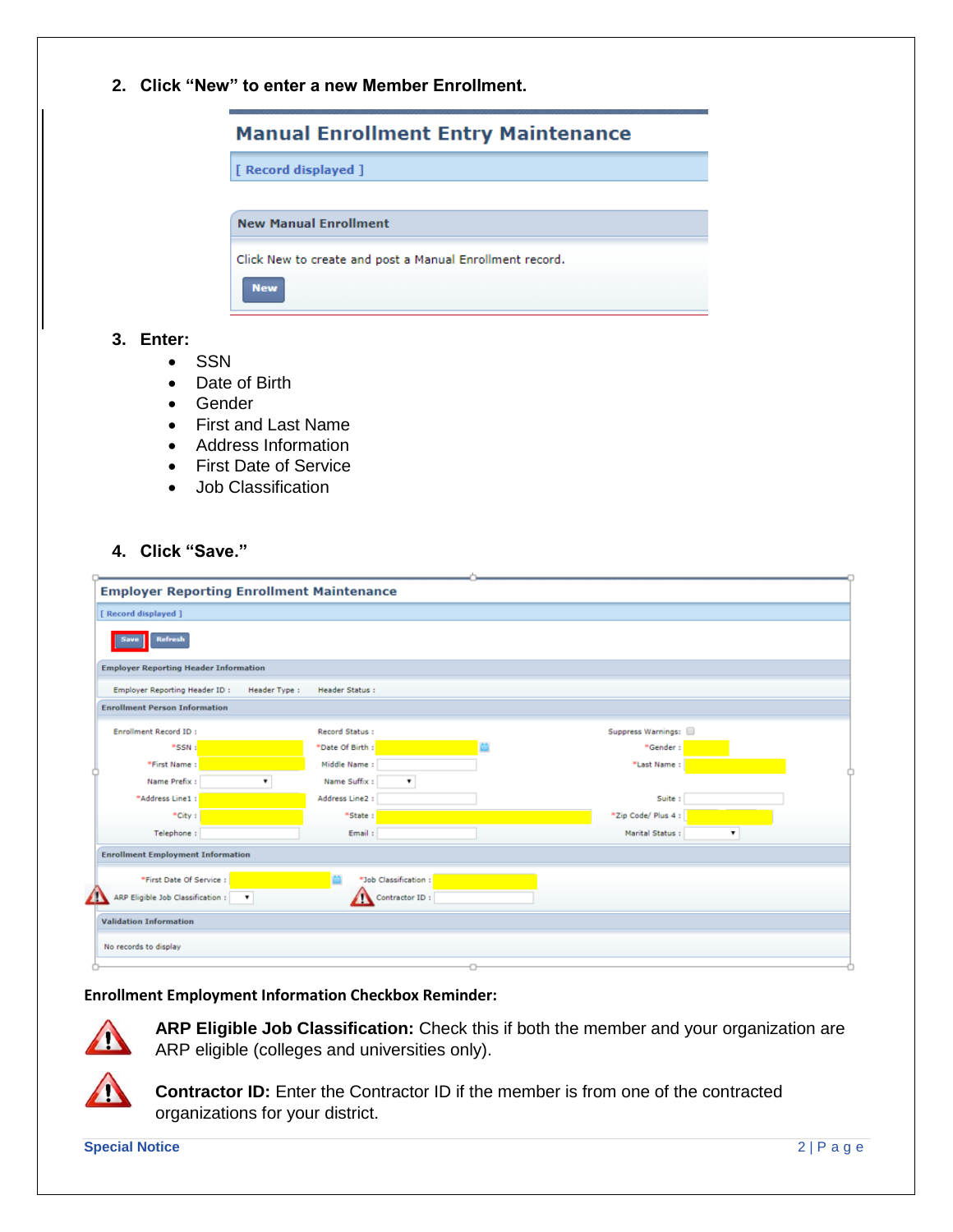### **5. Address any Errors or Warnings that may appear once you click "Save."**

- If you corrected information on the Member Enrollment Record or you clicked "Suppress Warning," you will need to click "**Save"** again to resubmit the information to eSERS.
- Once your Member Enrollment Record is correct, the Header Status and Record Status will both reflect "Valid."



ONLY suppress the warning if you have verified that the information is correct.

| <b>Employer Reporting Enrollment Maintenance</b>                                                                                                                                                                                                                          |
|---------------------------------------------------------------------------------------------------------------------------------------------------------------------------------------------------------------------------------------------------------------------------|
| Msg ID: 8 [ All changes successfully saved. ]                                                                                                                                                                                                                             |
| <b>Submit for Posting</b><br><b>Refresh</b><br>Save                                                                                                                                                                                                                       |
| <b>Employer Reporting Header Information</b>                                                                                                                                                                                                                              |
| Header Type : Enrollment   Header Status : Valid<br>Employer Reporting Header ID: 220493                                                                                                                                                                                  |
| <b>Enrollment Person Information</b>                                                                                                                                                                                                                                      |
| Record Status : Valid<br>Enrollment Record ID: 116687<br>Suppress Warnings:<br>*Date Of Birth : 04/21/1980<br>*Gender: Female<br>*SSN: 212-22-1122                                                                                                                        |
| *First Name: Katie<br>Middle Name:<br>*Last Name: Talbert                                                                                                                                                                                                                 |
| Name Suffix:<br>Name Prefix:<br>$\pmb{\mathrm{v}}$<br>Address Line2 :<br>Suite :<br>"Address Line1 : 300 E. BROAD ST<br>*Zip Code/ Plus 4: 43215<br>*State: Ohio<br>w<br>۷.<br>$\alpha$<br>*City: COLUMBUS<br>Telephone: 6143401090<br>Email:<br>Marital Status : Married |
| <b>Enrollment Employment Information</b>                                                                                                                                                                                                                                  |
| *First Date Of Service : 01/01/2019<br>*Job Classification : Administrative                                                                                                                                                                                               |
| ARP Eligible Job Classification :<br>Contractor ID:<br>$\bullet$                                                                                                                                                                                                          |
| <b>Validation Information</b>                                                                                                                                                                                                                                             |
| <b>Message ID</b><br>Message<br><b>Severity</b><br>First Date of Service cannot be more than 6 months in the past. Warning<br>1201                                                                                                                                        |

#### **6. Click "Submit for Posting."**

- If you enter a Member Enrollment, click "Save," and there are no errors or warnings, a "Submit for Posting" button will appear.
- Once you click "**Submit for Posting**," the Header Status will update to reflect "Posting in Progress."

| Msg ID: 8   All changes successfully saved. ]<br><b>Refresh</b><br>To create another enrollment record, click the Manual Enrollment hyperlink on the left panel.<br><b>Employer Reporting Header Information</b><br>Header Status : Posting In Progress<br><b>Header Type: Enrollment</b><br>Employer Reporting Header ID: 220493<br><b>Enrollment Person Information</b><br>Enrollment Record ID: 116687<br>Record Status : Valid |                    |
|------------------------------------------------------------------------------------------------------------------------------------------------------------------------------------------------------------------------------------------------------------------------------------------------------------------------------------------------------------------------------------------------------------------------------------|--------------------|
|                                                                                                                                                                                                                                                                                                                                                                                                                                    |                    |
|                                                                                                                                                                                                                                                                                                                                                                                                                                    |                    |
|                                                                                                                                                                                                                                                                                                                                                                                                                                    |                    |
|                                                                                                                                                                                                                                                                                                                                                                                                                                    |                    |
|                                                                                                                                                                                                                                                                                                                                                                                                                                    |                    |
|                                                                                                                                                                                                                                                                                                                                                                                                                                    | Suppress Warnings: |
| *Date Of Birth : 04/21/1980<br>*SSN: 212-22-1122                                                                                                                                                                                                                                                                                                                                                                                   | *Gender: Female V  |
|                                                                                                                                                                                                                                                                                                                                                                                                                                    |                    |
| <b>Special Notice</b>                                                                                                                                                                                                                                                                                                                                                                                                              | 3                  |